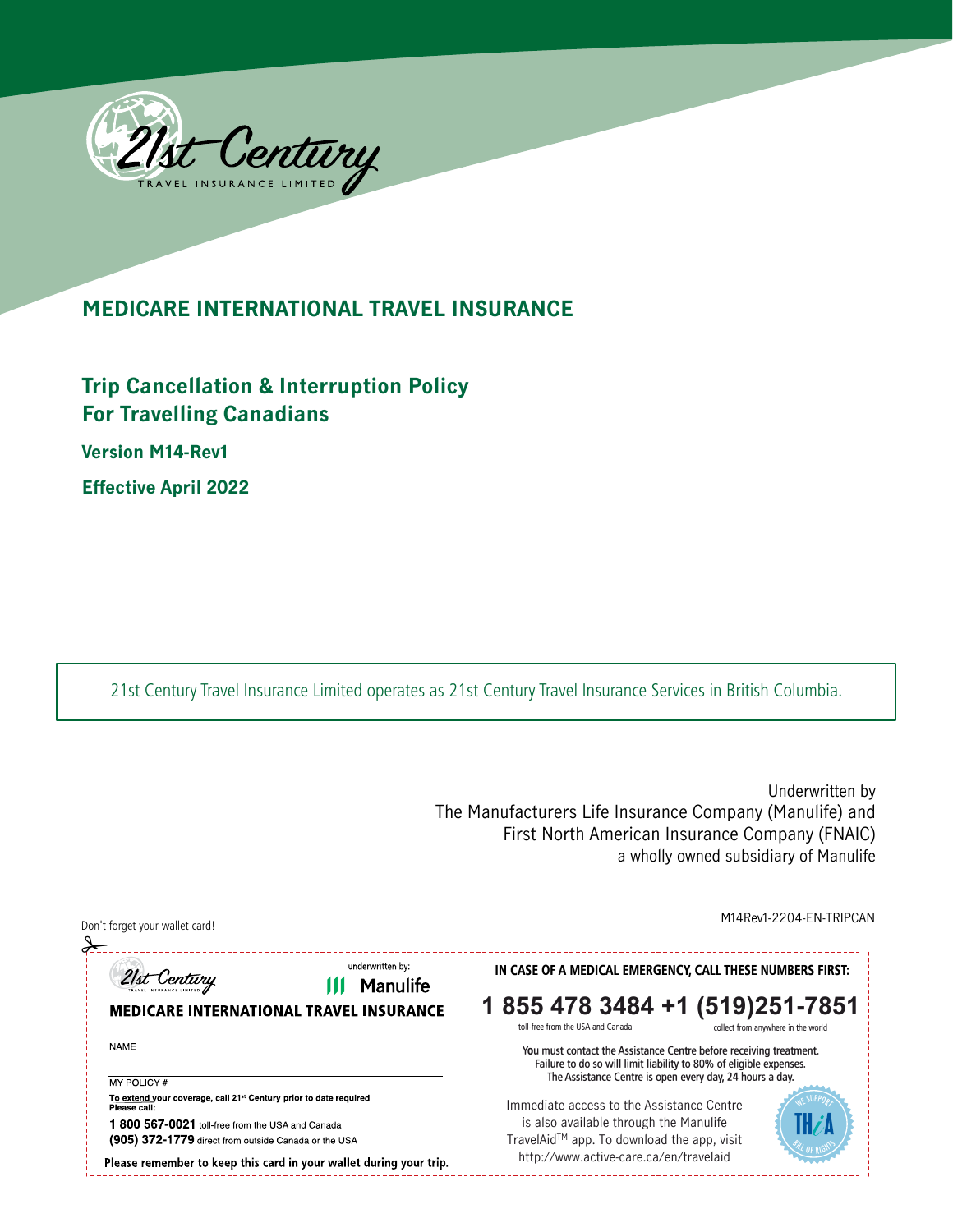## **MEDICARE INTERNATIONAL TRAVEL INSURANCE TRIP CANCELLATION & INTERRUPTION POLICY FOR TRAVELLING CANADIANS Version M14-Rev1**

Effective April 2022

#### **10-Day Free Look to Review this Policy**

You have 10 days from your issue date to review this policy. If it does not meet your needs, you may terminate this insurance coverage and receive a premium refund if:

- you have not departed on your trip; and
- there is no claim in progress.

To request a premium refund, simply contact your agent from whom you purchased the insurance.

**After the 10-Day Free Look, refund of premium is not available.** 

#### **Travel assistance and CLAIM SUBMISSION, anywhere in the world**

Before you travel, download the Manulife TravelAid™ mobile app through the Google Play™ store or the Apple App Store®.

Features of Manulife TravelAid include:

- **Start a Claim begin the process to fle a claim and track your claim status**
- Contact Us a direct link to the Assistance Centre for immediate medical assistance 24/7
- International 911 search emergency phone numbers in other countries (GPS enabled)
- Find Medical Facility find directions to the closest medical facility (GPS enabled)
- Travel Tips pre- and post-departure
- Travel Advisories

#### **Online Claims Submission** is also available.

Visit<https://manulife.acmtravel.ca>to submit your claim online. For faster and easier submissions, have all your documents available in electronic format, such as a PDF or a JPEG.

### **TABLE OF CONTENTS**

#### **Section**

| 1  | <b>IMPORTANT NOTICE - Read Carefully Before You Travel 3</b> |   |
|----|--------------------------------------------------------------|---|
| 2  |                                                              |   |
| 3  |                                                              |   |
| 4  |                                                              |   |
| 5  |                                                              |   |
|    |                                                              |   |
|    |                                                              |   |
|    |                                                              |   |
| 6  | TRIP CANCELLATION & INTERRUPTION INSURANCE  4                |   |
|    |                                                              |   |
| 7  | How does this insurance work with other coverages            |   |
|    |                                                              |   |
| 8  |                                                              |   |
| q  |                                                              |   |
| 10 |                                                              | 8 |



Everyone wants to have a carefree trip and should be able to travel with confidence in their travel insurance purchase. Most people travel every day without a problem, but if something does happen, the member companies of the Travel Health Insurance Association of Canada (THiA) want you to know your rights. THiA's Travel Insurance Bill of Rights and Responsibilities builds on the golden rules of travel insurance:

> Know your health • Know your trip Know your policy • Know your rights

Accessible formats and communication supports are available upon request. Visit **[Manulife.com/accessibility](https://Manulife.com/accessibility)** for more information.

For more information, go to [www.thiaonline.com/Travel\\_Insurance\\_Bill\\_of\\_Rights\\_and\\_Responsibilities.html](www.thiaonline.com/Travel_Insurance_Bill_of_Rights_and_Responsibilities.html)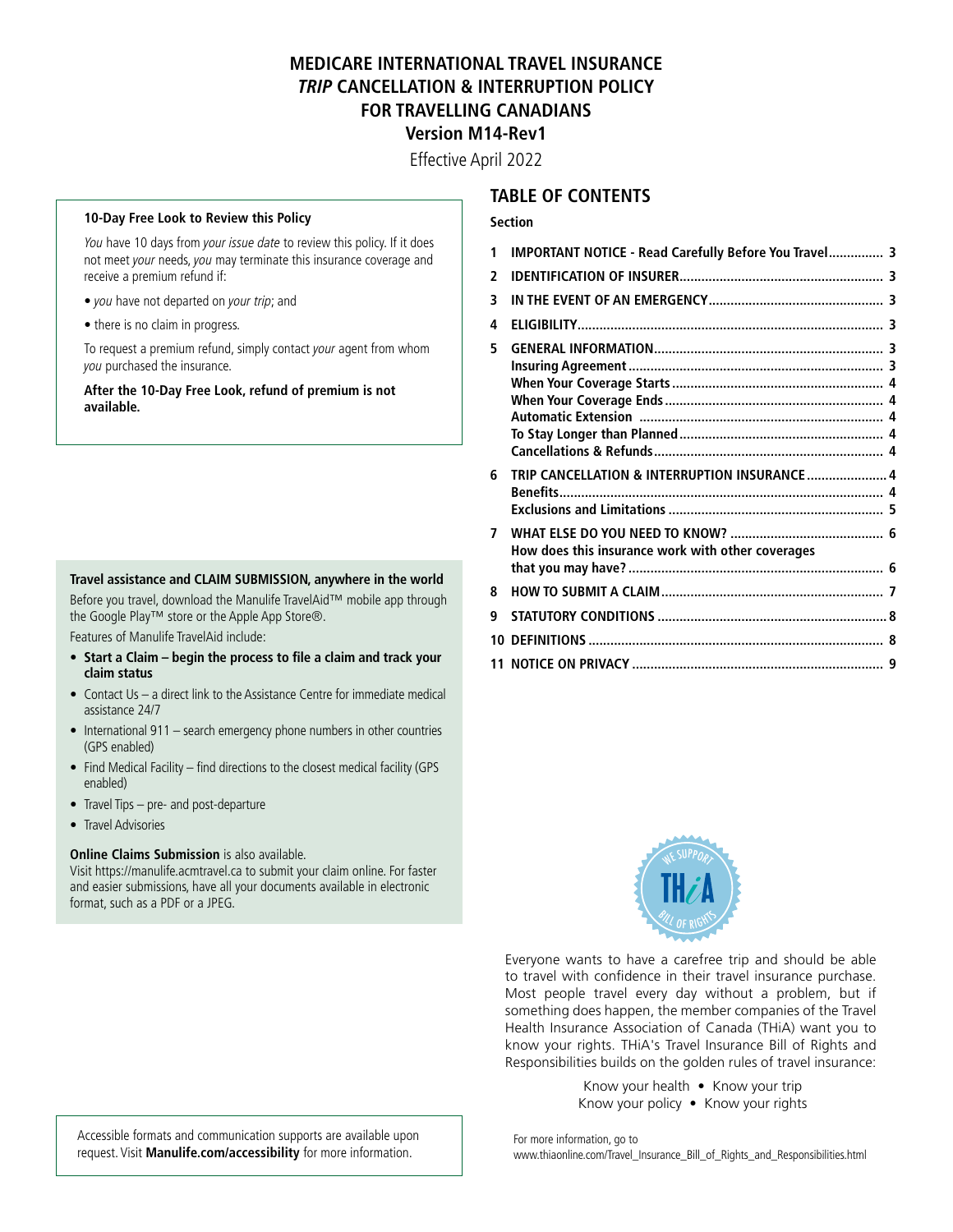#### **Read Carefully Before You Travel**

You have purchased a travel insurance policy - what's next? We want you to understand (and it is in your best interest to know) what your policy includes, what it excludes, and what is limited (payable but with limits). Please take time to read through your policy before you travel. Italicized terms are defned in your policy.

- Travel insurance covers claims arising from sudden and unexpected situations (i.e. accidents and emergencies) and typically not follow-up or recurrent care.
- To qualify for this insurance, you must meet all of the eligibility requirements.
- This insurance contains limitations and exclusions (i.e. medical conditions that are not stable, pregnancy, child born on trip, excessive use of alcohol, high risk activities).
- This insurance may not cover claims related to pre-existing medical conditions, whether disclosed or not at time of policy purchase.
- Contact the Assistance Centre before seeking treatment or your benefits may be limited.
- In the event of a claim your prior medical history may be reviewed.
- If you have been asked to complete a medical questionnaire and any of your answers are not accurate or complete, your policy will be voidable.

#### **It is your responsibility to understand your coverage. If you have questions, call 1 800 567-0021 or (905) 372-1779.**

#### **Notice Required by Provincial Legislation:**

This policy contains a provision removing or restricting the right of the insured to designate persons to whom or for whose benefit insurance money is to be payable

**ITALICIZED WORDS** have a specific meaning. Please refer to the "Definitions" section of this policy to find the meaning of each italicized word.

## **SECTION 2 – IDENTIFICATION OF INSURER**

 as "Active Care Management", "ACM" "Global Excel Management" and/or This policy is underwritten by The Manufacturers Life Insurance Company (Manulife) and First North American Insurance Company (FNAIC), a wholly owned subsidiary of Manulife. Please note that risks identified with the symbol  $\ddagger$  throughout this document are covered by FNAIC. Claim payment and administrative services are provided by Active Claims Management Inc. Manulife has appointed Active Claims Management (2018) Inc., operating "Global Excel" as the provider of all assistance and claims services under the policy.

Administration of all applications, enrollments and customer service for the Medicare International Travel Insurance plan is provided by 21st Century Travel Insurance Limited o/a 21st Century Travel Insurance Services in British Columbia ("21st Century").

# **SECTION 1 – IMPORTANT NOTICE SECTION 3 – IN THE EVENT OF AN EMERGENCY**

### **IN THE EVENT OF AN EMERGENCY CALL THE ASSISTANCE CENTRE IMMEDIATELY**

**1 855 478-3484** toll-free from the USA and Canada

**+1 (519) 251-7851** collect to Canada from anywhere else in the world.

Our Assistance Centre is there to assist you 24 hours a day, each day of the year.

Immediate access to the Assistance Centre is also available through the Manulife TravelAid mobile app. The Manulife TravelAid mobile app can also provide you with directions to the nearest medical facility, local emergency telephone numbers (such as 911 in North America), and pre- and postdeparture travel tips.

#### To download the app, visit**: [http://www.active-care.ca/en/travelaid/](http://www.active-care.ca/en/travelaid)**

To cancel a trip before your scheduled departure date, you must cancel your trip with the travel supplier and notify us at 1 855 478-3484 or +1 (519) 251-7851 on the day the cause of cancellation occurs or on the next business day at the latest. Claim payment will be limited to the cancellation penalties specifed in the trip contracts which are in effect on the next business day following the time the cause of cancellation occurs.

## **SECTION 4 – ELIGIBILITY**

#### **To be eligible for Trip Cancellation & Interruption Insurance, you must:**

- be living in Canada or travelling through Canada; and
- have paid the appropriate premium.

Coverage will include travel within your province or territory of residence.

## **SECTION 5 – GENERAL INFORMATION**

#### **INSURING AGREEMENT**

 eligibility requirements (if applicable) and paid the appropriate premium, we In consideration of the application for insurance for which you have met the will pay up to the sum purchased as indicated on your confirmation, for eligible expenses incurred before your departure date and actual costs of eligible expenses incurred on or after your departure date for travel arrangements paid for prior to your departure date for the benefits set out in this document.

These benefits are subject to the terms, limitations, exclusions and other conditions and in excess of those reimbursable under any group, individual, private or public plan or contract of insurance, including any auto insurance plan and your Canadian provincial or territorial government health insurance plan. Some benefits are subject to advance approval by our Assistance Centre. Unless otherwise stated, all amounts referred to in this policy are in Canadian dollars. You will be responsible for any expenses that are not payable by us.

Coverage under this policy is issued on the basis of information provided in your application. Your entire contract with us consists of:

- this policy;
- *your* application for this coverage;
- the confirmation issued in respect of that application; and
- any other amendments or endorsements/riders resulting from changes, extensions or top-ups of coverage.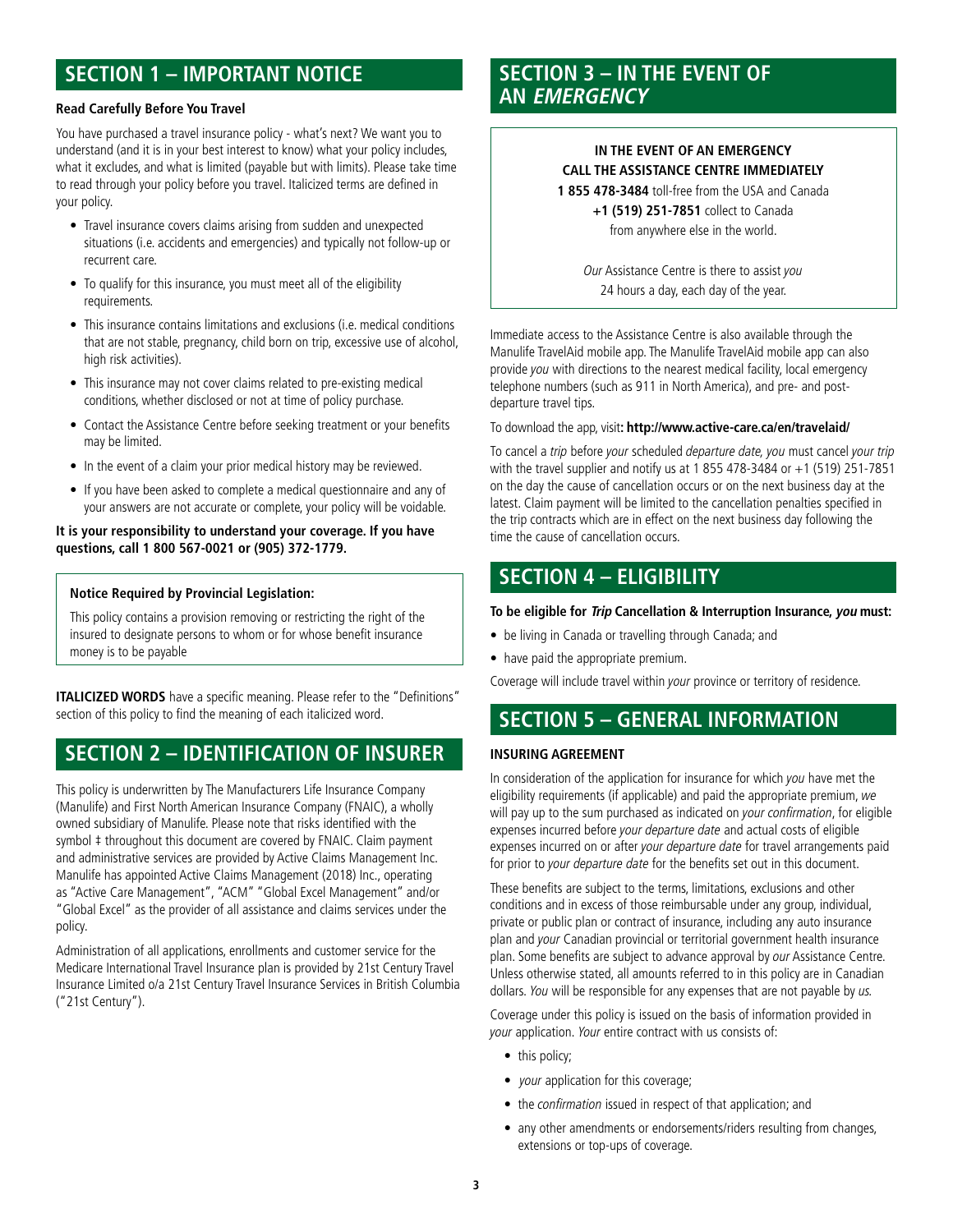#### **WHEN YOUR COVERAGE STARTS**

- Trip Cancellation coverage starts on the date you pay the premium for that coverage, shown as the issue date on your confrmation.
- Trip Interruption coverage starts on the later of:
	- the departure date; or
	- the effective date as shown on your confrmation.
- **WHEN YOUR COVERAGE ENDS**
- Trip Cancellation coverage ends on the earliest of:
	- your departure date; or
	- the date you cancel your trip; or
	- $-$  the expiry date as shown on your confirmation.
- Trip Interruption coverage ends on the earlier of:
	- the date you return home; or
	- the expiry date as shown on your confrmation.

**AUTOMATIC EXTENSION** of coverage is provided beyond your expiry date, if:

- *your common carrier* or vehicle is delayed and prevents you from travelling on your expiry date. In this case, we will extend your coverage for up to seventy-two (72) hours;
- you or your travel companion are hospitalized on the expiry date. In this case, we will extend your coverage during the hospitalization up to a maximum of 365 days or until, in our opinion, you are stable for discharge from the hospital and for up to five (5) days after discharge from hospital, or you are stable for evacuation home; whichever is earlier; or
- you or your travel companion have a medical emergency that does not require hospitalization but prevents travel on *your expiry date*, as confirmed by a physician. In this case, we will extend your coverage for up to five (5) days.

#### **TO STAY LONGER THAN PLANNED**

If you are already on your trip and need to apply for an extension of your coverage, simply call the agent or broker from whom you purchased your coverage before the expiry date of your existing coverage.

You may be able to extend your coverage:

- if there will be no lapse in coverage;
- if there has been no event that has resulted or may result in a claim against the policy; and
- if there has been no change in your health status.

Any extension is subject to approval by the Assistance Centre.

#### **CANCELLATIONS & REFUNDS**

After the 10-Day Free Look, cancellations and refunds are not available for any Trip Cancellation & Interruption plans.

## **SECTION 6 – TRIP CANCELLATION & INTERRUPTION INSURANCE**

#### **Benefts – What does Trip Cancellation & Interruption Insurance cover?**

**If you are unable to travel due to a covered event listed below that occurs before you leave home,** we will pay up to the covered amount for the prepaid unused portion of your trip that is non-refundable and non-transferable to another travel date.

In addition, if your travel companion must cancel their trip due to a covered event applicable to them, and you decide to go on your trip as planned, we will cover the cost of the next occupancy charge up to the covered amount.

amount for unused travel arrangements paid for prior to your departure date, **If your trip is interrupted due to a covered event listed below that occurs on or after your departure date,** we will pay up to the covered that is non-refundable and non-transferable to another travel date, less the prepaid unused return transportation.

In addition, we will pay:

- your additional and unplanned hotel and meal expenses, and your essential phone calls and taxi fares to a maximum of \$300 per day for up to two (2) days when no earlier transportation arrangements are available; and/or
- your one-way economy class airfare via the most cost-effective itinerary to your or your group's next destination, or to return home.

We will pay for the change fee charged by the airline for your missed connection if this option is available, or up to \$1,000 for the cost of your oneway economy airfare to the next destination.

#### **What else does Trip Interruption Insurance cover?**

In the event of your death during your trip, we will reimburse your estate:

- up to \$5,000 to have your body prepared where you die and the cost of the standard transportation container normally used by the airline, plus the return home of your body;
- up to \$5,000 to have your body prepared and the cost of a standard burial container, plus up to \$5,000 for your burial where you die (excludes headstones, flowers, reception expenses); or
- up to \$5,000 to cremate your body where you die, plus the return home of your ashes.

#### **The Trip Cancellation & Interruption maximum payable amount is:**

- up to the covered amount for *Trip* Cancellation before you leave home;
- unlimited *Trip* Interruption after departure (some benefits maximums do apply).

These benefits are payable if any of the following covered events happen:

- 1. You or your travel companion develop(s) a sudden and unforeseen medical condition or die(s).
- 2. A member of your immediate family, a member of your travel companion's immediate family or your key-person develops a sudden and unforeseen medical condition or dies; or the person whose guest you will be during your trip is unexpectedly admitted to a hospital or dies.
- 3. You or your spouse:
	- a) become pregnant after you book your trip and your departure date falls in the nine (9) weeks before or after the expected delivery date, or
	- weeks before or after your departure date. b) legally adopt a child and the notice of custody is received after the effective date and the date of custody is scheduled in the nine (9)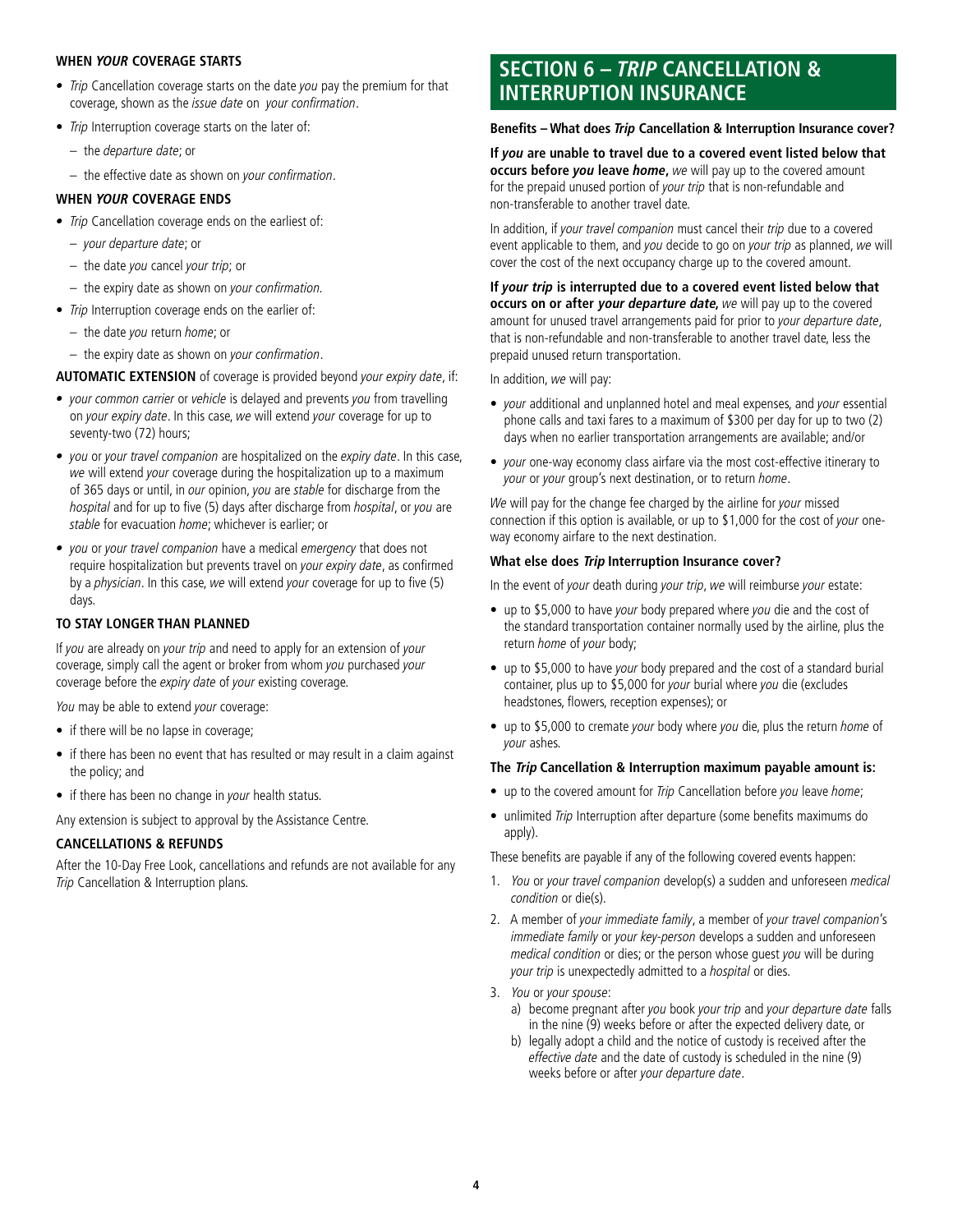- 4. You or your spouse develop any complication of pregnancy within the first 31 weeks of pregnancy and the attending *physician* advises against travel. This is a covered event only under Trip Cancellation.
- 5. ‡Your or your travel companion's travel visa is not issued for a reason beyond your/their control.
- 6. ‡You or your spouse are called to service as a reservist, fre-fghter, military or police staff, or to jury duty or to be a defendant in a civil suit, during your trip; or you or your spouse are subpoenaed to be a witness during your trip.
- 7. ‡You, your spouse, your travel companion or your travel companion's spouse are quarantined or hijacked.
- 8. *‡You or your travel companion* are unable to occupy your/their respective principal residence or to operate your/their respective business because of a natural disaster.
- 9. ‡You, your spouse, your travel companion or travel companion's spouse lose a permanent job because of lay-off or dismissal without just cause.
- 10. #You or your travel companion are transferred by the employer with whom you or your travel companion were employed at the time of application for this insurance, which requires a relocation of your or your travel companion's principal residence.
- before you or you and your travel companion purchased this insurance, is are only payable to *you* or *you* and *your travel companion* (one individual) 11. #A business meeting that is the main intent of your trip and was scheduled cancelled for a reason beyond your control or the control of your employer and the meeting is between companies with unrelated ownership. Benefits who purchased our insurance, if you are the one who planned to attend the business meeting.
- after you purchase your insurance but before your departure date, advising your trip. This applies only to residents of Canada. 12. ‡ A Government of Canada Travel Advisory is issued during your trip, or Canadians to avoid all or non-essential travel to a destination included in
- 13. ‡ Weather conditions, earthquakes or volcanic eruptions cause the scheduled common carrier, on which you are booked, to be delayed for a period of at least 30% of your trip and you choose not to travel.
- 14. #You miss a connection or must interrupt your trip because of the delay of your connecting private passenger vehicle or common carrier, when the delay is caused by the mechanical failure of your connecting private passenger vehicle or common carrier, a traffic accident, an emergency police-directed road closure or weather conditions, earthquakes or volcanic eruptions. Your connecting private passenger vehicle or common carrier must have been scheduled to arrive at your point of boarding at least two (2) hours before the scheduled time of departure.
- 15. # The *plane you* are ticketed to fly on leaves earlier or later than scheduled. Note: This benefit is only covered under Trip Interruption.
- 16. # Sickness, injury or death of your service animal if you are an individual with a physical, mental or visual disability, and travel arrangements have been made for the animal to accompany you on your trip. For this benefit to apply, the travel arrangement cost for your service animal must be included in the covered amount insured under your plan.
- 17. When an act of terrorism directly or indirectly causes an eligible loss under the terms and conditions of this policy, coverage is available for up to two (2) acts of terrorism within a calendar year and up to a maximum aggregate payable limit of \$2.5 million for all eligible Trip Cancellation & Interruption in-force policies issued and underwritten by us. The amount payable for each eligible claim is in excess of all other sources of recovery including alternative or replacement travel options and other insurance coverage. The amount paid for all such claims shall be reduced on a pro rata basis so as to not exceed the respective maximum aggregate limit which will be paid after the end of the calendar year and after completing the adjudication of all claims relating to the act(s) of terrorism.

#### **Benefts – What does Misconnection Insurance cover?**

If any of the covered events listed immediately below occurs before or after your originally scheduled departure date and causes a misconnection or a travel disruption which prevents you from travelling as shown on your confirmation, we will pay:

- A. Up to the covered amount, to a maximum of \$1,000, for your misconnection or travel disruption expenses for the lesser of:
	- i. the change fee charged by the airline for *your* missed connection or the cost of your one-way economy transportation via the most cost-effective itinerary to the next destination, or
	- ii. the unused prepaid portion of *your trip* (less the prepaid unused transportation home) that is non-refundable and non-transferable to another travel date (provided such expenses are not reimbursable by any other source).
- B. Your additional and unplanned hotel and meal expenses, your essential phone calls, internet usage fees and taxi fares (or car rental in lieu of taxi fares) to a maximum of \$300 per day for up to two (2) days when no earlier transportation is available.

#### **Misconnection Insurance Covered Events:**

- 1. #You miss your next connecting common carrier because the common carrier that is providing transportation for a portion of your trip leaves later than originally scheduled.
- 2.  $\pm$ The *common carrier* that is providing transportation for a portion of your trip leaves earlier than originally scheduled and the ticket you have purchased for your prior connection via another common carrier becomes unusable.
- 3. ‡You or your travel companion are delayed for at least six (6) hours in arriving at your trip destination or returning to your home due to the delay or schedule change or cancellation of your or your travel companion's common carrier.
- 4.  $\pm$  You miss your next connecting common carrier because the airline with whom you have booked an earlier connecting flight (that is included in your insured prepaid travel arrangements) cancels such earlier fight.
- 5. ‡ Your earlier connecting common carrier has been rendered unusable because the airline with whom you have booked a subsequent connecting flight (that is included in your insured prepaid travel arrangements) cancelled the subsequent fight.

**Only misconnection or travel disruption expenses outlined under this Misconnection Insurance will be payable.** 

**You must make reasonable efforts to continue your trip as originally planned. The amount payable will be reduced by any amounts paid or payable by the rescheduled or delayed common carrier.** 

#### **Exclusions & Limitations – What does Trip Cancellation & Interruption Insurance and Misconnection Insurance not cover?**

We will not cover expenses or benefits relating to:

1. Any medical condition related to you, your spouse or your children, if that medical condition was not stable in the three (3) months before the issue date as shown on your confirmation.

Any heart condition you or your travel companion have if, during the three (3) months prior to the issue date as shown on your confirmation, you or your travel companion have taken any form of nitroglycerine for the relief of angina.

Any lung condition you or your travel companion have if, during the three (3) months prior to the issue date as shown on your confirmation, you or your travel companion required treatment with home oxygen or Prednisone for a lung condition.

- your travel companion knew, or it was reasonable to expect, may eventually 2. An event when, on the issue date as shown on your confirmation, you or prevent you from going on or completing your trip as booked.
- 3. The medical condition or death of a person who is ill when the purpose of your trip is to visit that person.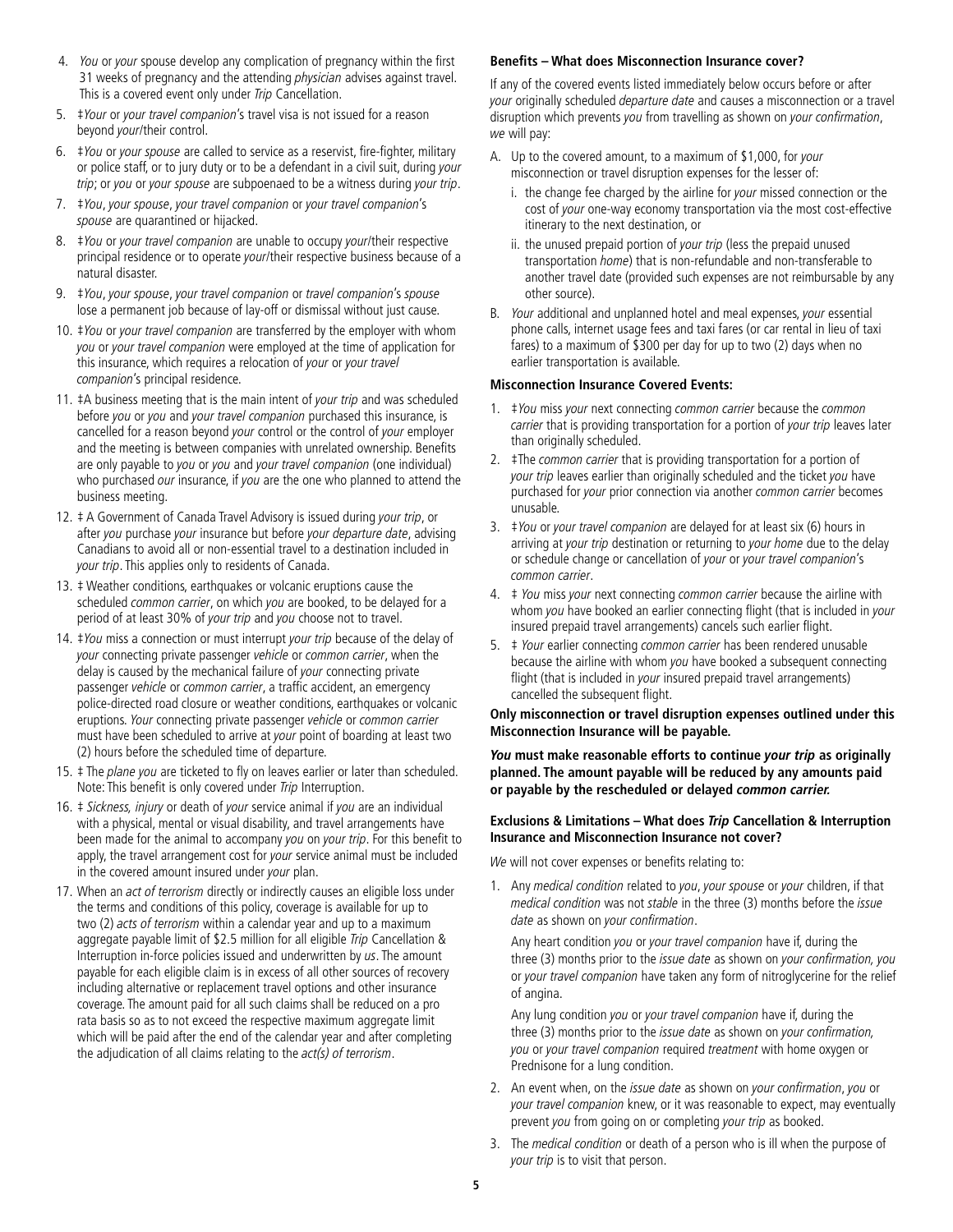- 4. Your self-inficted injuries, unless medical evidence establishes that the injuries are related to a mental health illness.
- 5. Any claim that results from or is related to your commission or attempted commission of a criminal offence or illegal act.
- 6. Any medical condition that is the result of you not following treatment as prescribed to you, including prescribed medication.
- 7. Any *medical condition*, including symptoms of withdrawal, arising from, or in any way related to, your chronic use of alcohol, drugs or other intoxicants whether prior to or during your trip.
	- Any medical condition arising during your trip from, or in any way related to, the abuse of alcohol, drugs or other intoxicants.
- 8. Your minor mental or emotional disorder.
- 9. Your routine pre-natal or post-natal care;
	- Your pregnancy, delivery, or complications of either, arising nine (9) weeks before the expected date of delivery or nine (9) weeks after.
- 10. Your child born during your trip.
- 11. A medical condition:
	- when you knew or for which it was reasonable to believe or expect before the effective date that treatment will be required during your trip;
	- for which future investigation or treatment was planned before your effective date;
	- which produced symptoms that would have caused an ordinarily prudent person to seek treatment in the three (3) months before your effective date; or
	- that had caused a physician to advise you, before your effective date, not to go on your trip.
- 12. Any non-emergency, investigative, experimental or elective treatment such as cosmetic surgery, chronic care, rehabilitation including any expenses for directly or indirectly related complications.
- 13. A travel visa that is not issued because of its late application.
- 14. Failure of any travel supplier which you contract for services. No protection is provided for failure of any travel agent, agency or broker.
- 15. Any loss or any medical condition you suffer or contract when an official travel advisory issued by the Canadian government states, "Avoid all non-essential travel" or "Avoid all travel" regarding the country, region or city of your destination, before your effective date. To view the travel advisories, visit the Government of Canada Travel site. This exclusion does not apply to claims for an emergency or a medical condition unrelated to the travel advisory.
- 16. Any act of terrorism directly or indirectly caused by, resulting from, arising out of or which is in connection with biological, chemical, nuclear or radioactive means.
- 17. An act of war.

## **SECTION 7 – WHAT ELSE DO YOU NEED TO KNOW?**

This policy is issued based on information provided in your application (including the medical questionnaire if required). Claims will be processed according to the policy in force at the time of claim.

When completing the application and answering the medical questions, your answers must be complete and accurate. In the event of a claim, we will review your medical history. If any of your answers are found to be incomplete or inaccurate:

- *your* coverage will be void
- which means your claim will not be paid.

You must be accurate and complete in your dealings with us at all times. This insurance is void in the case of fraud or attempted fraud, or if you conceal or misrepresent any material fact in your application for this policy, extension or Top-Up of coverage for benefts under this policy.

We will not pay a claim if you, any person insured under this certificate or anyone acting on your behalf attempt to deceive us or makes a fraudulent, false or exaggerated statement or claim.

No agent or broker has the authority to change the contract or waive any of its provisions. This policy is non-participating. You are not entitled to share in our divisible surplus.

#### **Despite any other provisions of this contract, this contract is subject to the statutory conditions contained in the Insurance Act as applicable in your province or territory of residence respecting contracts of sickness and accident insurance.**

#### **Limitation of Liability**

Our liability under this policy is limited solely to the payment of eligible benefits, up to the maximum amount purchased, for any loss or expense. Neither we, upon making payment under this policy, nor our agents or administrators assume any responsibility for the availability, quality, results or outcome of any treatment or service, or your failure to obtain any treatment or service covered under the terms of this policy. The participation of the insurers is several and not joint and none of them will under any circumstances participate in the interest and liabilities of any of the others.

#### **Premium**

You must pay the premium when you purchase this insurance, according to the rates in effect at that time. Premiums and policy terms and conditions are subject to change without notice.

You enter into a binding contract with us when:

- *you* meet all eligibility requirements; and
- pay the required premium; and
- receive a *confirmation* with a contract policy number.

If, at any time, we determine that you are not eligible for coverage, we will refund your premiums only. No other refunds are eligible. You are responsible for any expenses not paid by us.

If the premium you pay does not cover the cost for the period of coverage you choose:

- we charge you and collect any underpayment; or
- we shorten the policy period when a premium cannot be collected. We will advise you of the shortened period in writing.

Your coverage is null and void when any of the following happens:

- we don't receive premium payment
- *your* cheque is not honoured
- credit card charges are invalid
- there is no proof of your payment

#### **How does this insurance work with other coverages that you may have?**

This is a second payor policy. This means that before we consider any expenses, you must first submit them to other policies or plans you have, including but not limited to the following:

- third-party liability
- group or individual, basic, or extended health insurance plans or contracts
- private, provincial, or territorial auto insurance plans that cover hospital, medical, or therapeutic expenses
- any other third-party liability insurance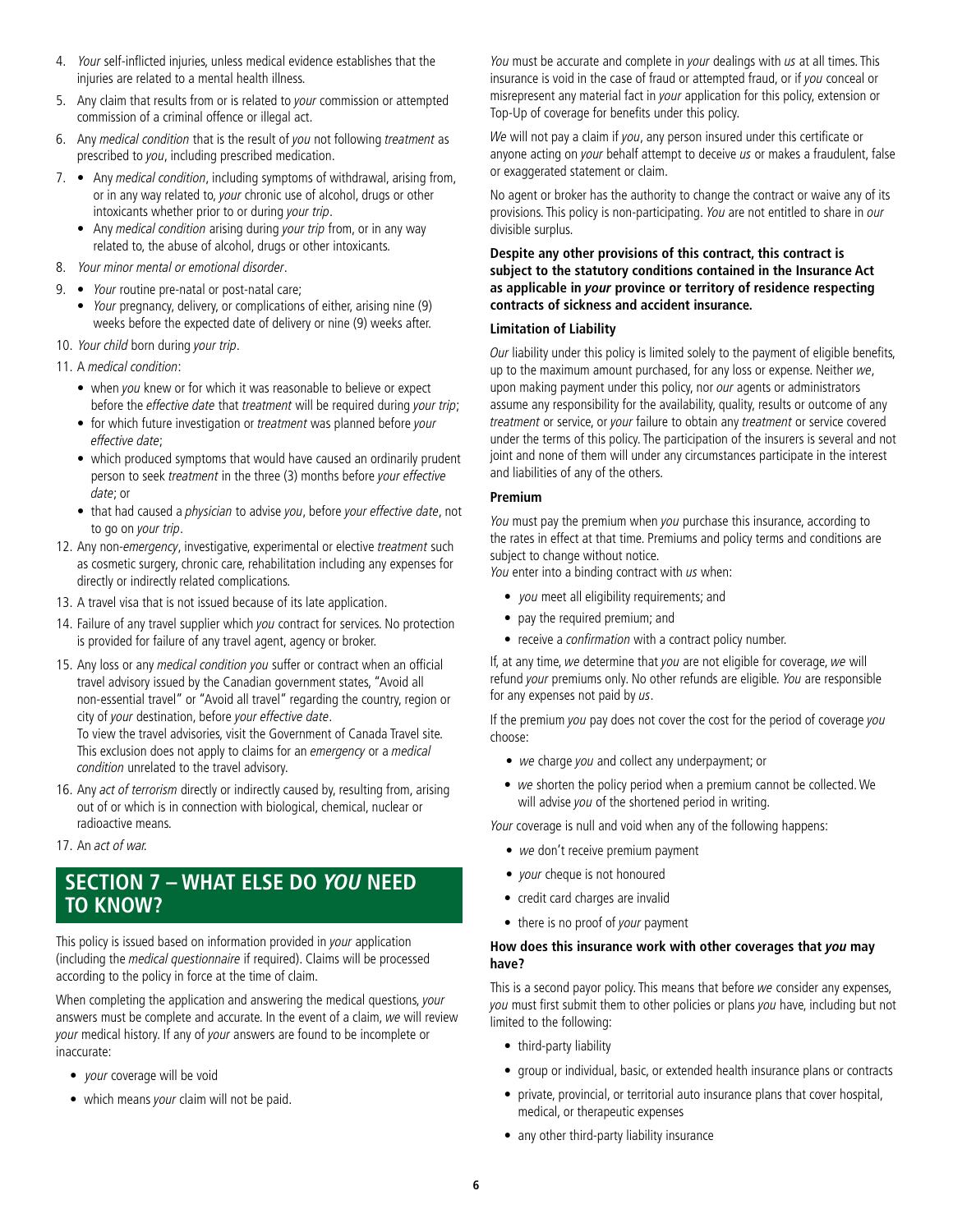We consider claims for amounts that are greater than what you are covered for under your other policies. The total benefits you receive from all insurers cannot exceed the actual expenses.

We coordinate benefits payments with all insurers who provide you benefits similar to the ones provided in this policy, to a maximum of the highest amount specified by any insurer. **Exception:** If your current or former employer provides an extended health insurance plan with a lifetime maximum of \$50,000 or less, we do not coordinate payment.

If you are insured under more than one (1) policy or certificate underwritten by  $us$ , the maximum we pay is the highest amount for the benefit in any one (1) policy or certificate.

#### **Subrogation**

We have full rights of subrogation. If we pay a claim under this policy, we have the right to proceed against any third parties who may be responsible for giving rise to a claim under this policy. We may proceed in your name at our expense. You agree to provide any documents we need and to fully cooperate with us to assert our rights. You agree that you will not do anything to prejudice our rights.

## **SECTION 8 – HOW TO SUBMIT A CLAIM**

#### **IN THE EVENT OF A MEDICAL EMERGENCY,**

#### **CALL THE ASSISTANCE CENTRE IMMEDIATELY**

**1 855 478-3484** toll-free from the USA and Canada

**+1 (519) 251-7851**, collect to Canada

from anywhere else in the world.

Our Assistance Centre is there to assist you

24 hours a day, each day of the year.

Immediate access to the Assistance Centre is also available through the Manulife TravelAid mobile app. To download the app, visit:

#### **<http://www.active-care.ca/en/travelaid>/**

To cancel a trip before your scheduled departure date, you must cancel your trip with the travel supplier and notify us at 1 855 478-3484 or  $+1$  (519) 251-7851 on the day the cause of cancellation occurs or on the next business day at the latest. Claim payment will be limited to the cancellation penalties specifed in the trip contracts which are in effect on the next business day following the time the cause of cancellation occurs.

**Notice and Proof of Claim.** Claims must be reported within thirty (30) days of occurrence of a claim arising under this contract. Your proof of claim must be sent to us within ninety (90) days of the date a claim has occurred or the service was provided.

**Failure to Give Notice or Proof of Claim.** Failure to give notice or proof of claim within the prescribed period does not invalidate the claim if the notice or proof is given or provided as soon as reasonably possible and in no event later than one (1) year from the date of the occurrence arising under this contract, if it is shown that it was not reasonably possible to give notice or furnish proof within the time so prescribed.

**Proof of Claim.** The Assistance Centre will furnish forms for proof of claim within fifteen (15) days after receiving notice of claim. If you have not received the forms within that time, you may submit your proof of claim in the form of a written statement of the cause or nature of the accident, sickness, injury or insured risk giving rise to the claim and the extent of the loss or you can submit your claim online.

#### **Mailing Instructions**

Claims correspondence should be mailed to:

Medicare International Travel Insurance c/o Active Care Management P.O. Box 1237, Stn. A Windsor, ON N9A 6P8

#### **Online Claim Submission**

Visit<https://manulife.acmtravel.ca>to submit your claim online. For faster and easier submissions, have all your documents available in electronic format, such as a PDF or a JPEG.

You may call the Assistance Centre directly for specific information on how to submit a claim or to enquire about your claim status at:

#### **1 855 429-7437** or **+1 (519) 251-1589.**

All money payable under this contact shall be paid by us within sixty (60) days after proof of claim and all required documentation has been received.

#### **If you are making a Trip Cancellation & Interruption Insurance claim**, we will need proof of the cause of the claim, including:

1. If the claim is for medical reasons:

- a medical certificate from the attending *physician* explaining why travel was not possible
- a death certificate if you cancel your trip due to a death
- the medical file of the person whose health or medical condition is the reason for your claim
- 2. If the claim is not for medical reasons, applicable documents such as:
	- a copy of a subpoena if you cancel your trip for jury duty or being called as a witness
	- a police report if you are involved in an accident
	- documents from a responsible authority if you miss a common carrier because of a covered event
	- complete, unused transportation tickets and vouchers
	- original passenger receipts for the new tickets you purchased
	- original receipts for your pre-paid travel arrangements and the extra expenses you incurred for hotels, meals, telephone, internet, taxis, or car rentals

3. Any additional invoices or receipts that support your claim.

#### **To whom will we pay your benefts, if you have a claim?**

Except in the case of your death, we will pay the covered expenses under this insurance to you or the provider of the service. Any sum payable for loss of life will be payable to your estate. You must repay us any amount paid or authorized by us on your behalf if we determine that the amount is not payable under your policy.

All amounts shown throughout this contract are in Canadian dollars.

If currency conversion is necessary, we will use our exchange rate on the date you received the service outlined in your claim. We will not pay for any interest under this insurance.

#### **Is there anything else you should know if you have a claim?**

If you disagree with our claim decision, the matter may be submitted for judicial resolution under the applicable law(s) of the Canadian province or territory where you reside at the time of application for this policy.

Every action or proceeding against an insurer for the recovery of insurance money payable under the contract is absolutely barred unless commenced within the time set out in the Insurance Act or in the Limitations Act, 2002 in Ontario or other applicable legislation.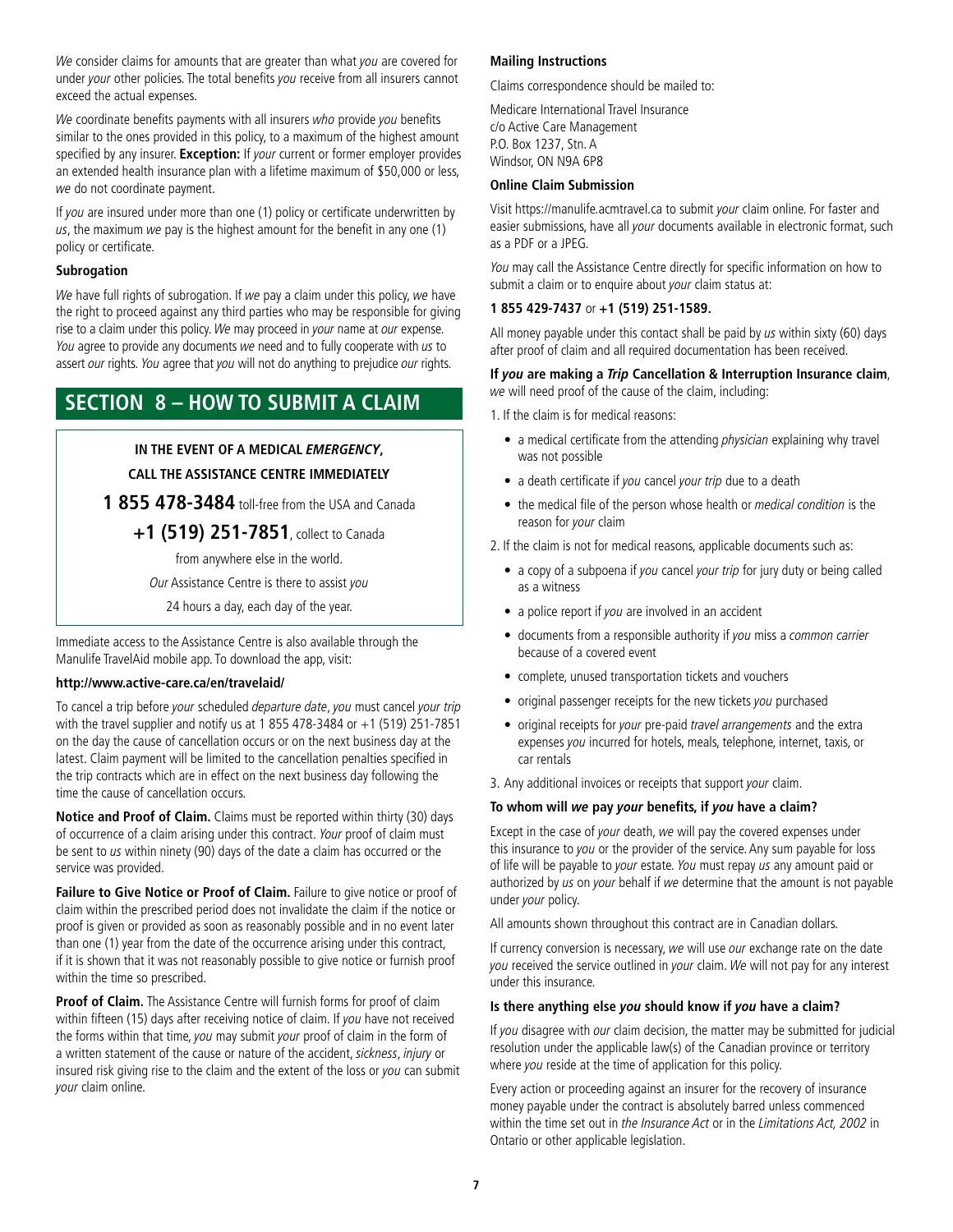## **SECTION 9 – STATUTORY CONDITIONS**

**Copy of Application.** Upon request, a copy of the application shall be given to you or to a claimant under the contract.

**Waiver.** We reserve the right to decline any application or any request for extensions of coverage. No condition of this policy shall be deemed to have been waived, either in whole or in part, unless the waiver is clearly expressed in writing and signed by Manulife.

**Material Facts.** No statement made by you at the time of application for this contract shall be used in defence of a claim under or to avoid this contract unless it is contained in the application or any other written statements or answers furnished as evidence of insurability.

**Termination by Insurer.** We may terminate this contract in whole or in part at any time by giving written notice of termination to you and by refunding, concurrently with the giving of notice, the amount of premium paid in excess of the proportional premium for the expired time. The notice of termination may be delivered to you, or it may be sent by registered mail to your latest address on record. Where notice of termination is delivered to you, five (5) days notice of termination will be given; where it is mailed to you, ten (10) days notice will be given and the ten (10) days will begin on the day following the date of mailing of the notice.

**Termination by Insured.** You may terminate this contract at any time by mailing or delivering a written notice of termination to us at our office. See the Cancellations & Refunds section of this policy.

**Rights of Examination.** For the purposes of determining the validity of a claim under this policy, we may obtain and review the medical records of your attending physician(s), including the records of your regular physician(s) at home. These records may be used to determine the validity of a claim, whether or not the contents of the medical records were made known to you before you incurred a claim under this policy. In addition, we have the right, and you shall afford us the opportunity, to have you medically examined when and as often as may reasonably be required while benefits are being claimed under this policy. If you die, we have the right to request an autopsy, if not prohibited by law.

## **SECTION 10 – DEFINITIONS**

When italicized in this policy, the term:

 **Act of terrorism** means any activity that involves a threat to use or the actual use of violence or any dangerous or threatening act, or the use of force. Such act is directed against the general public, governments, organizations, properties or infrastructures, or electronic systems.

The intention of such activity is to:

- instill fear in the general public;
- disrupt the economy;
- intimidate, coerce or overthrow a government (whether that government is legal or illegal); and/or
- promote political, social, religious or economic objectives.

 **Act of war** means hostile or warlike action, whether declared or not, in a time of peace or war, whether initiated by a local government, foreign government or foreign group, civil unrest, insurrection, rebellion or civil war.

Age means your age at your issue date.

 **Change in medication** means the medication dosage, frequency or type been no change in your medical condition; and a change from a brand name has been reduced, increased, stopped and/or new medication(s) has/have been prescribed. **Exceptions:** the routine adjustment of Coumadin, warfarin or insulin (as long as they are not newly prescribed or stopped) and there has medication to a generic brand medication of the same dosage.

**Child, Children** means an unmarried, dependent son or daughter, or your grandchild(ren) travelling with you or joining you during your trip and who is either:

- i) under the age of twenty-one (21); or
- ii) under the age of twenty-six (26) and a full-time student; or
- iii) your child of any age who is mentally or physically disabled.

In addition, the *child* must be a minimum age of thirty (30) days.

 **Common carrier** means a bus, taxi, train, boat, plane or other commercial vehicle which is licensed, intended and used to transport paying passengers.

**Confirmation** means this policy, the application for this policy, and any other documents confirming your insurance coverage once you have paid the required premium; and where applicable, includes the medical questionnaire and your trip arrangements. It may also include tickets or receipts issued by an airline, travel agent, tour operator, rental agency, cruise line or other accommodation or travel provider with whom you made the arrangements for your trip.

 **Departure date** means the date you leave for your trip.

 **Effective date** means the date on which your coverage starts.

- Trip Cancellation coverage starts on the date you pay the premium for that coverage, shown as the issue date as shown on your confirmation.
- Trip Interruption coverage starts on the later of:
	- the departure date; or
	- the effective date as shown on your confirmation.

**Emergency** means a sudden and unforeseen medical condition that requires immediate treatment. An emergency no longer exists when the evidence reviewed by the Assistance Centre indicates that no further treatment is required at destination or you are able to return to your province or territory of residence for further treatment.

 **Expiry date** means the date your coverage ends.

- Trip Cancellation coverage ends on the earliest of
	- your departure date;
	- the date you cancel your trip; or
	- $-$  the expiry date as shown on your confirmation.
- Trip Interruption coverage ends on the earlier of:
	- the date you return home; or
	- the expiry date as shown on your confrmation.

**Home** means your Canadian province or territory of residence. If you requested coverage to start when you leave Canada, home means Canada.

Hospital means an institution that is licensed as an accredited hospital that is staffed and operated for the care and treatment of in-patients and out-patients. Treatment must be supervised by physicians and there must be registered nurses on duty 24 hours a day. Diagnostic and surgical capabilities must also exist on the premises or in facilities controlled by the establishment.

A hospital is not an establishment used mainly as a clinic, extended or palliative care facility, rehabilitation facility, addiction treatment centre, convalescent, rest or nursing home, home for the aged or health spa.

 **Immediate family** means spouse, parent, legal guardian, step-parent, grandparent, grandchild, in-law, natural or adopted child, step-child, brother, sister, step-brother, step-sister, aunt, uncle, niece, nephew or cousin.

**Injury** means sudden bodily harm that is caused by external and purely accidental means.

**Issue date** means the date you purchased this insurance as shown on your confirmation.

**Key-person** means someone to whom your child's full-time care is entrusted and who cannot reasonably be replaced, a business partner, or an employee who is critical to the ongoing affairs of your business, during the trip.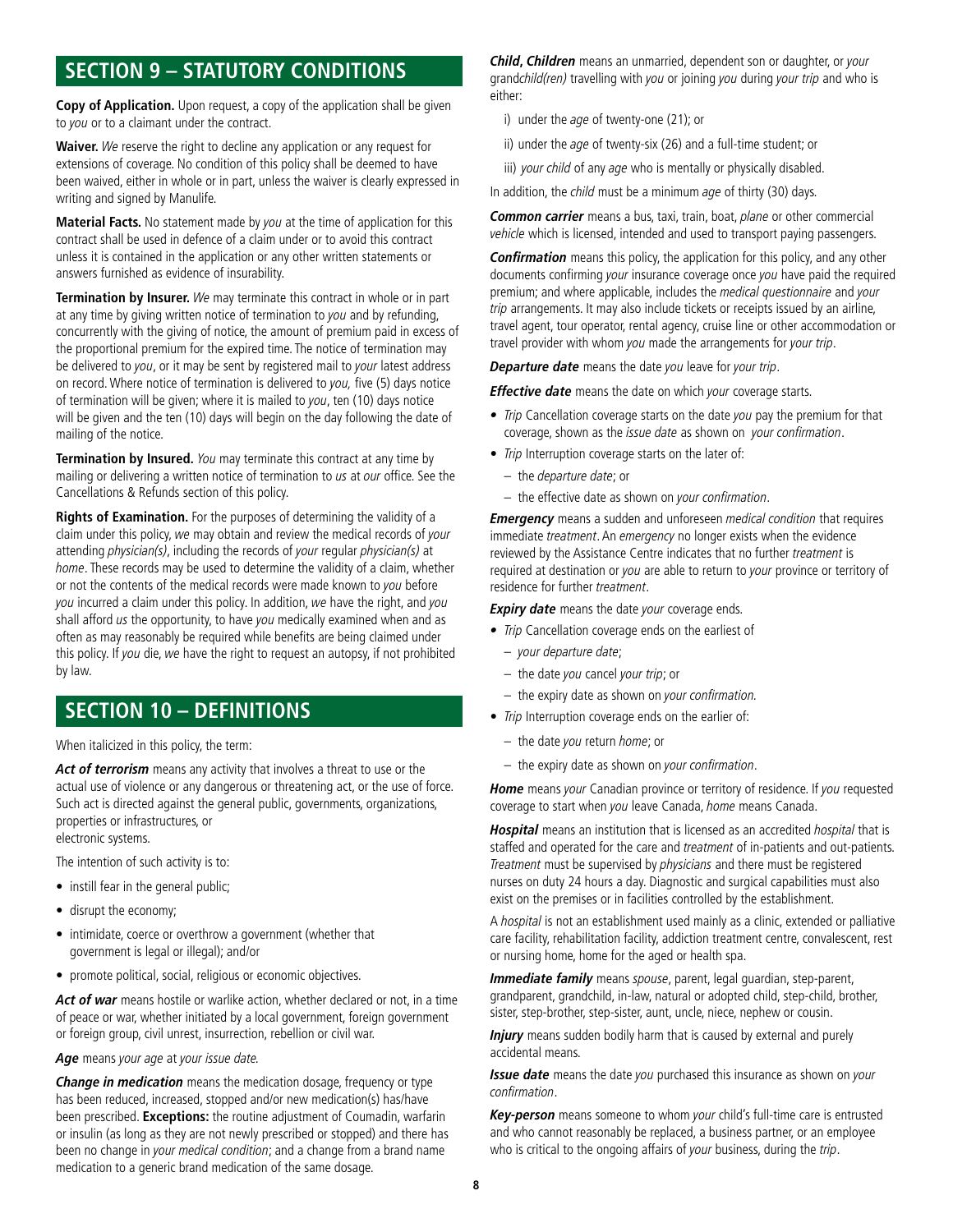**Medical condition** means any disease, sickness or injury (including symptoms of undiagnosed conditions).

**Medical questionnaire** means all the medical questions that are included in your application for coverage under this policy.

#### **Minor mental or emotional disorder** means:

- having anxiety or panic attacks, or
- being in an emotional state or in a stressful situation.

A minor mental or emotional disorder is one where your treatment includes only minor tranquilizers or minor anti-anxiety medication (anxiolytics) or no prescribed medication at all.

#### **Physician** means a person:

- who is not you or an immediate family member or your travel companion;
- licensed in the jurisdiction where the services are provided, to prescribe and administer medical treatment.

**Plane** means a multi-engine aircraft operated by and licensed to a regularly scheduled airline on a regularly scheduled trip operated between licensed airports and holding a valid Canadian Air Transport Board licence, Charter Air Carrier licence, or its foreign equivalent, and operated by a certifed pilot.

 **Pre-existing condition** means any medical condition that exists before your effective date.

 **Reasonable and customary** means charges incurred for goods and services that are comparable to what other providers charge for similar goods and services in the same geographical area.

**Sickness** means illness or disease, or any symptom related to that illness and/ or disease.

**Spouse** means someone to whom one is legally married, or with whom one has been residing and who is publicly represented as a spouse.

**Stable** A medical condition is considered stable when all of the following statements are true:

- 1. there has not been any new treatment prescribed or recommended, or change(s) to existing treatment (including a stoppage in treatment), and
- 2. there has not been any change in medication, or any recommendation or starting of a new prescription drug, and
- 3. the medical condition has not become worse, and
- 4. there has not been any new, more frequent or more severe symptoms, and
- 5. there has been no hospitalization or referral to a specialist, and
- 6. there have not been any tests, investigation or treatment recommended, but not yet complete, nor any outstanding test results, and
- 7. there is no planned or pending treatment.

All of the above conditions must be met for a medical condition to be considered stable

 **Travel companion** means someone who shares trip arrangements with you on any one trip, up to a maximum of three (3) persons including you, except under Trip Cancellation Benefit #11, where travel companion is limited to one (1) individual.

**Treatment** means hospitalization, a procedure prescribed, performed or recommended by a physician for a medical condition. This includes but is not limited to prescribed medication, investigative testing and surgery.

Important: Any reference to testing, tests, test results, or investigations excludes genetic tests. "Genetic test" means a test that analyzes DNA, RNA or chromosomes for purposes such as the prediction of disease or vertical transmission risks, or monitoring, diagnosis or prognosis.

**Trip** means the time between your effective date of insurance and expiry date as show on your confrmation.

mobile home, camper truck or trailer home which you use during your trip **Vehicle** includes any private or rental passenger automobile, motorcycle, boat, exclusively for the transportation of passengers (other than for hire).

We, us, our means FNAIC in connection with risk identified with  $\ddagger$  throughout this document, and Manulife in connection with all other coverages under this policy.

You, your means the person(s) named as the insured(s) on the confirmation, for whom insurance coverage was applied and for whom the appropriate premium was received by us.

In this policy, words and terms denoting the singular shall be interpreted to mean the plural and vice versa, unless the context clearly indicates otherwise.

## **SECTION 11 – NOTICE ON PRIVACY**

**Your privacy matters.** We are committed to protecting the privacy of the information we receive about you in the course of providing the insurance you have chosen. While our employees need to have access to that information, we have taken measures to protect your privacy. We ensure that other professionals, with whom we work in giving you the services you need under your insurance, have done so as well. To find out more about how we protect your privacy, please read our Notice on Privacy and Confidentiality.

Notice on Privacy and Confidentiality. The specific and detailed information requested on your application and medical questionnaire is required to process the application. To protect the confdentiality of this information, Manulife will establish a financial services file from which this information will be used to process the application, offer and administer services, and process claims. Access to this fle will be restricted to those Manulife employees, mandataries, administrators or agents who are responsible for the assessment of risk (underwriting), marketing and administration of services and the investigation of claims, and to any other person you authorize or as authorized by law. These people, organizations and service providers may be in jurisdictions outside Canada, and subject to the laws of those foreign jurisdictions.

Your file is secured in our offices or those of our administrator or agent. You may request to review the personal information it contains and make corrections by writing to: Privacy Officer, Manulife, P.O. Box 1602, Waterloo, ON N2J 4C6.

You may also visit Manulife at <https://www.manulife.ca/privacy-policies.html> for further details about our Privacy Policy.

The Manufacturers Life Insurance Company First North American Insurance Company